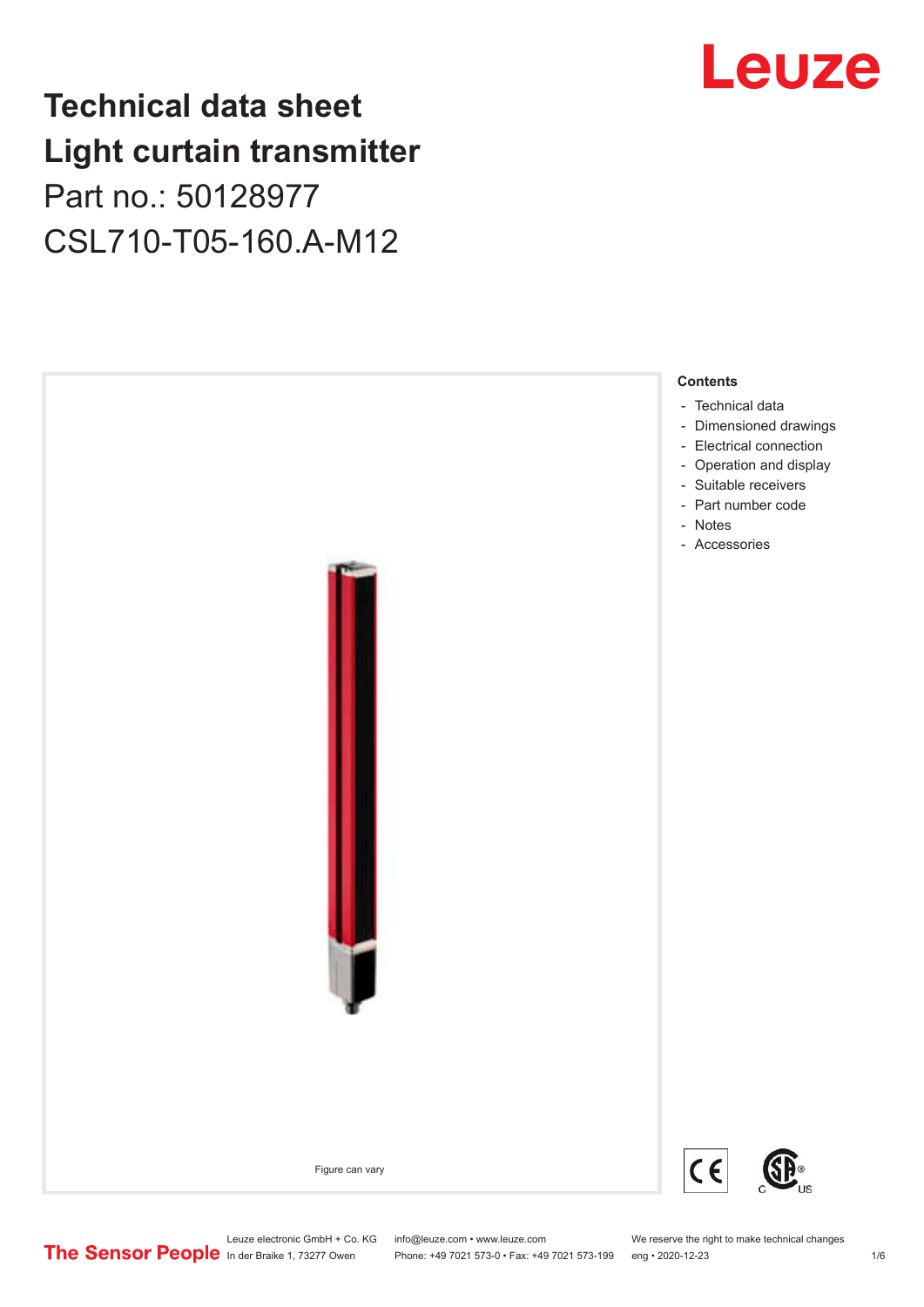## <span id="page-1-0"></span>**Technical data**

## **Leuze**

### **Basic data**

| <b>Series</b>                                    | 710                                                                                                         |  |
|--------------------------------------------------|-------------------------------------------------------------------------------------------------------------|--|
| <b>Operating principle</b>                       | Throughbeam principle                                                                                       |  |
| Transmitter<br>Device type                       |                                                                                                             |  |
| <b>Contains</b>                                  | 2x BT-NC sliding block                                                                                      |  |
| <b>Application</b>                               | Precise object detection                                                                                    |  |
| <b>Special version</b>                           |                                                                                                             |  |
|                                                  |                                                                                                             |  |
| <b>Special version</b>                           | Crossed-beam scanning                                                                                       |  |
|                                                  | Diagonal-beam scanning                                                                                      |  |
|                                                  | Parallel-beam scanning                                                                                      |  |
| <b>Optical data</b>                              |                                                                                                             |  |
| <b>Operating range</b>                           | Guaranteed operating range                                                                                  |  |
| <b>Operating range</b>                           | 0.13.5m                                                                                                     |  |
| Operating range limit<br>Typical operating range |                                                                                                             |  |
| <b>Operating range limit</b>                     | 0.14.5m                                                                                                     |  |
| 160 mm<br><b>Measurement field length</b>        |                                                                                                             |  |
| <b>Number of beams</b>                           | 32 Piece(s)                                                                                                 |  |
| Beam spacing                                     | $5 \, \text{mm}$                                                                                            |  |
| LED. Infrared<br>Light source                    |                                                                                                             |  |
| <b>LED light wavelength</b>                      | 940 nm                                                                                                      |  |
| Measurement data                                 |                                                                                                             |  |
| Minimum object diameter                          | $10 \text{ mm}$                                                                                             |  |
| <b>Electrical data</b>                           |                                                                                                             |  |
| <b>Protective circuit</b>                        | Polarity reversal protection                                                                                |  |
|                                                  | Short circuit protected                                                                                     |  |
|                                                  | <b>Transient protection</b>                                                                                 |  |
|                                                  |                                                                                                             |  |
| Performance data                                 |                                                                                                             |  |
| Supply voltage U <sub>R</sub>                    | 18  30 V, DC                                                                                                |  |
| <b>Residual ripple</b>                           | 0  15 %, From $U_B$                                                                                         |  |
| Open-circuit current                             | 0  135 mA, The specified values refer<br>to the entire package consisting of trans-<br>mitter and receiver. |  |
| <b>Timing</b>                                    |                                                                                                             |  |
| <b>Readiness delay</b>                           | 400 ms                                                                                                      |  |
| <b>Cycle time</b>                                | $1.36$ ms                                                                                                   |  |
|                                                  |                                                                                                             |  |

#### **Connection**

| <b>Number of connections</b> | 1 Piece(s)             |
|------------------------------|------------------------|
| Plug outlet                  | Axial                  |
| <b>Connection 1</b>          |                        |
| <b>Function</b>              | Connection to receiver |
|                              | Sync-input             |
|                              | Voltage supply         |
| <b>Type of connection</b>    | Connector              |
| <b>Thread size</b>           | M <sub>12</sub>        |
| <b>Type</b>                  | Male                   |
| <b>Material</b>              | Metal                  |
| No. of pins                  | $5 - pin$              |
| <b>Encoding</b>              | A-coded                |

### **Mechanical data**

| Design                   | Cubic                        |
|--------------------------|------------------------------|
| Dimension (W x H x L)    | 29 mm x 35.4 mm x 233 mm     |
| <b>Housing material</b>  | Metal                        |
| <b>Metal housing</b>     | Aluminum                     |
| Lens cover material      | Plastic / PMMA               |
| Net weight               | 300q                         |
| <b>Housing color</b>     | Red                          |
| <b>Type of fastening</b> | Groove mounting              |
|                          | Via optional mounting device |
| Onavatian and diantau    |                              |

### **Operation and display**

| Type of display | I ED       |
|-----------------|------------|
| Number of LEDs  | 1 Piece(s) |

#### **Environmental data**

| Ambient temperature, operation | -30  60 °C |
|--------------------------------|------------|
| Ambient temperature, storage   | -40  70 °C |

### **Certifications**

| Degree of protection     | IP 65         |
|--------------------------|---------------|
| <b>Protection class</b>  | Ш             |
| <b>Certifications</b>    | c CSA US      |
| <b>Standards applied</b> | IEC 60947-5-2 |

### **Classification**

| <b>Customs tariff number</b> | 90314990 |
|------------------------------|----------|
| eCl@ss 5.1.4                 | 27270910 |
| eCl@ss 8.0                   | 27270910 |
| eCl@ss 9.0                   | 27270910 |
| eCl@ss 10.0                  | 27270910 |
| eCl@ss 11.0                  | 27270910 |
| <b>ETIM 5.0</b>              | EC002549 |
| <b>ETIM 6.0</b>              | EC002549 |
| <b>ETIM 7.0</b>              | EC002549 |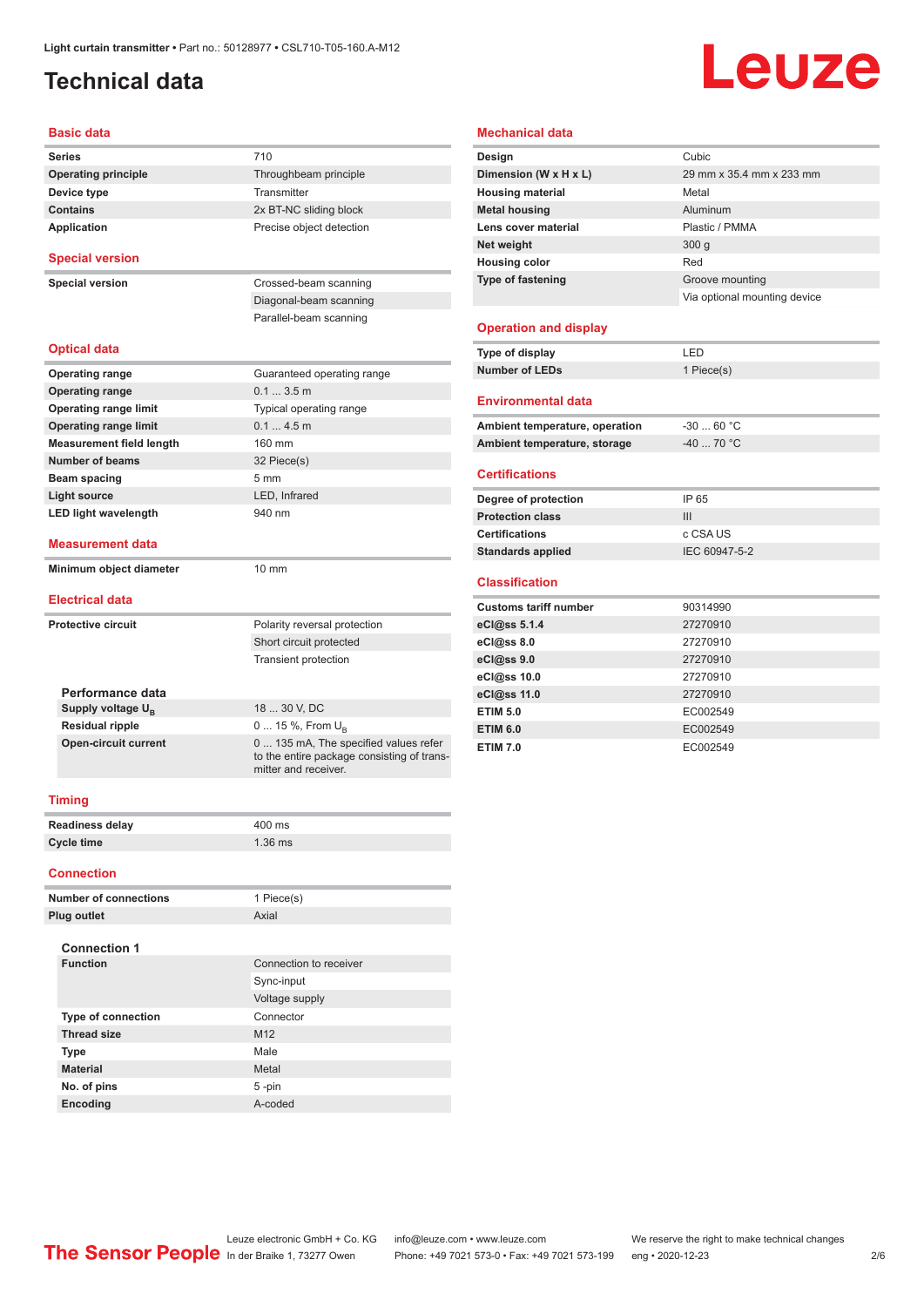## <span id="page-2-0"></span>**Dimensioned drawings**

All dimensions in millimeters



- A Beam spacing 5 mm
- B Measurement field length 160 mm
- F M6 thread
- G Fastening groove
- L Profile length 168 mm
- T Transmitter R Receiver
- Y
- $\overline{R}$ Τ  $2\sqrt{2}$  $X<sub>2</sub>$ X1  $\overline{A}$



A PWR / SW IN / OUT



## **Leuze**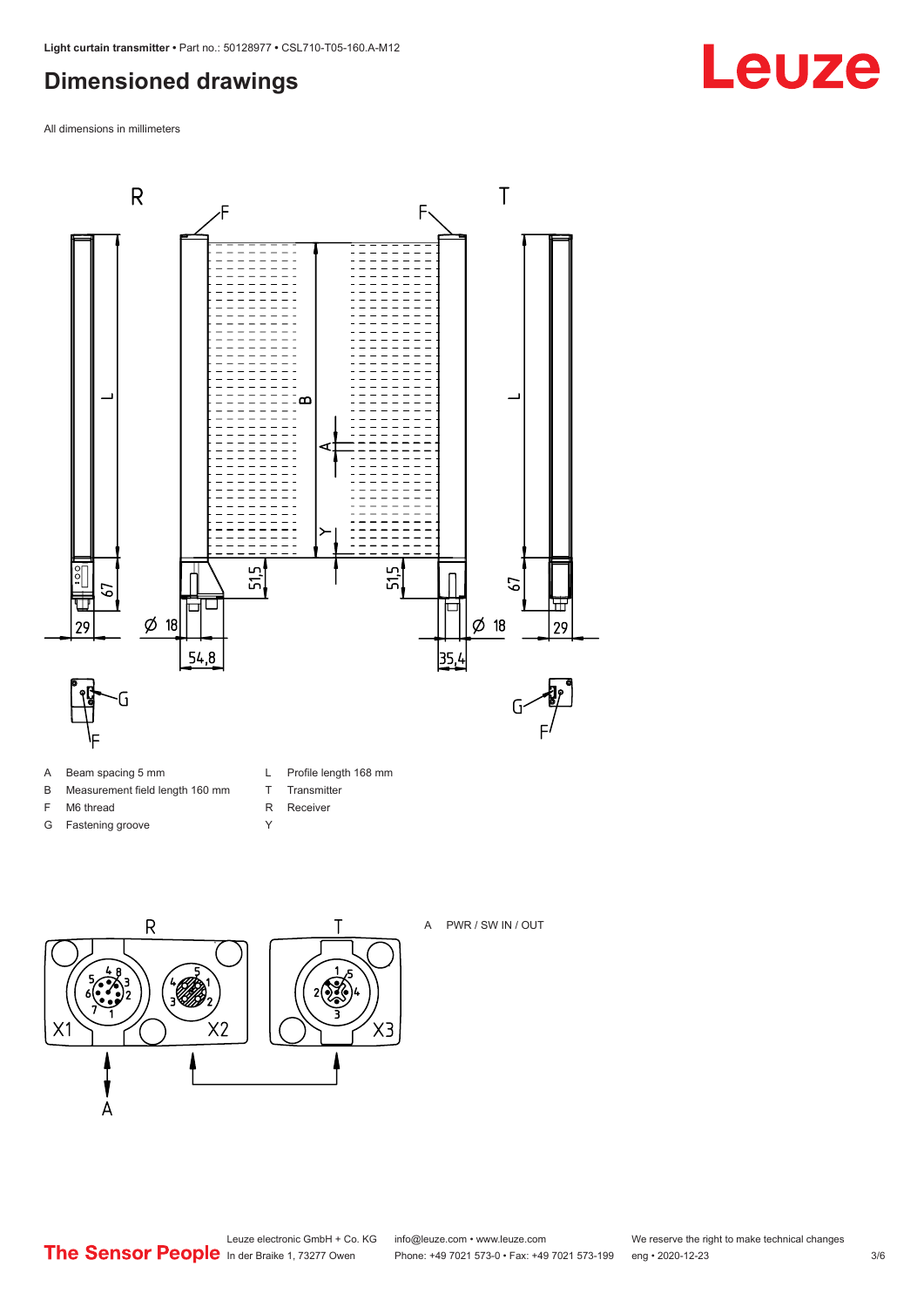## <span id="page-3-0"></span>**Electrical connection**

# Leuze

1

5

### **Connection 1**

| <b>Function</b>           | Connection to receiver |  |
|---------------------------|------------------------|--|
|                           | Sync-input             |  |
|                           | Voltage supply         |  |
| <b>Type of connection</b> | Connector              |  |
| <b>Thread size</b>        | M12                    |  |
| <b>Type</b>               | Male                   |  |
| <b>Material</b>           | Metal                  |  |
| No. of pins               | $5$ -pin               |  |
| Encoding                  | A-coded                |  |

### **Pin Pin assignment**

| Pin | <b>Pin assignment</b> |  |
|-----|-----------------------|--|
|     | <b>FE/SHIELD</b>      |  |
| 2   | $V^+$                 |  |
| 3   | GND                   |  |
| 4   | RS 485 Tx+            |  |
| 5   | RS 485 Tx-            |  |

## **Operation and display**

| <b>LED</b> | <b>Display</b>                               | <b>Meaning</b>                                           |
|------------|----------------------------------------------|----------------------------------------------------------|
|            | Green, continuous light                      | Continuous mode                                          |
|            | Off                                          | No communication with the receiver / waiting for trigger |
|            | green, flashing in sync with the measurement | Measurement frequency display                            |

### **Suitable receivers**

| Part no. | <b>Designation</b>         | <b>Article</b>         | <b>Description</b>                                                                                                                                                                                                                                                             |
|----------|----------------------------|------------------------|--------------------------------------------------------------------------------------------------------------------------------------------------------------------------------------------------------------------------------------------------------------------------------|
| 50128889 | CSL710-R05-160.A/<br>L-M12 | Light curtain receiver | Application: Precise object detection<br>Special version: Parallel-beam scanning, Crossed-beam scanning, Diagonal-<br>beam scanning<br>Operating range: 0.1  3.5 m<br>Selectable inputs/outputs: 4 Piece(s)<br>Service interface: IO-Link<br>Connection: Connector, M12, 8-pin |

### **Part number code**

Part designation: **CSL710-XYY-ZZZZ.A/B-CCC**

| <b>CSL710</b> | <b>Operating principle</b><br>CSL: switching light curtain of the 710 series          |
|---------------|---------------------------------------------------------------------------------------|
| $\mathsf{x}$  | <b>Function classes</b><br>T: transmitter<br>R: receiver                              |
| YY            | Beam spacing<br>$05:5$ mm<br>$10:10 \, \text{mm}$<br>20:20 mm<br>40:40 mm             |
| <b>ZZZZ</b>   | Measurement field length [mm], dependent on beam spacing<br>Value, see technical data |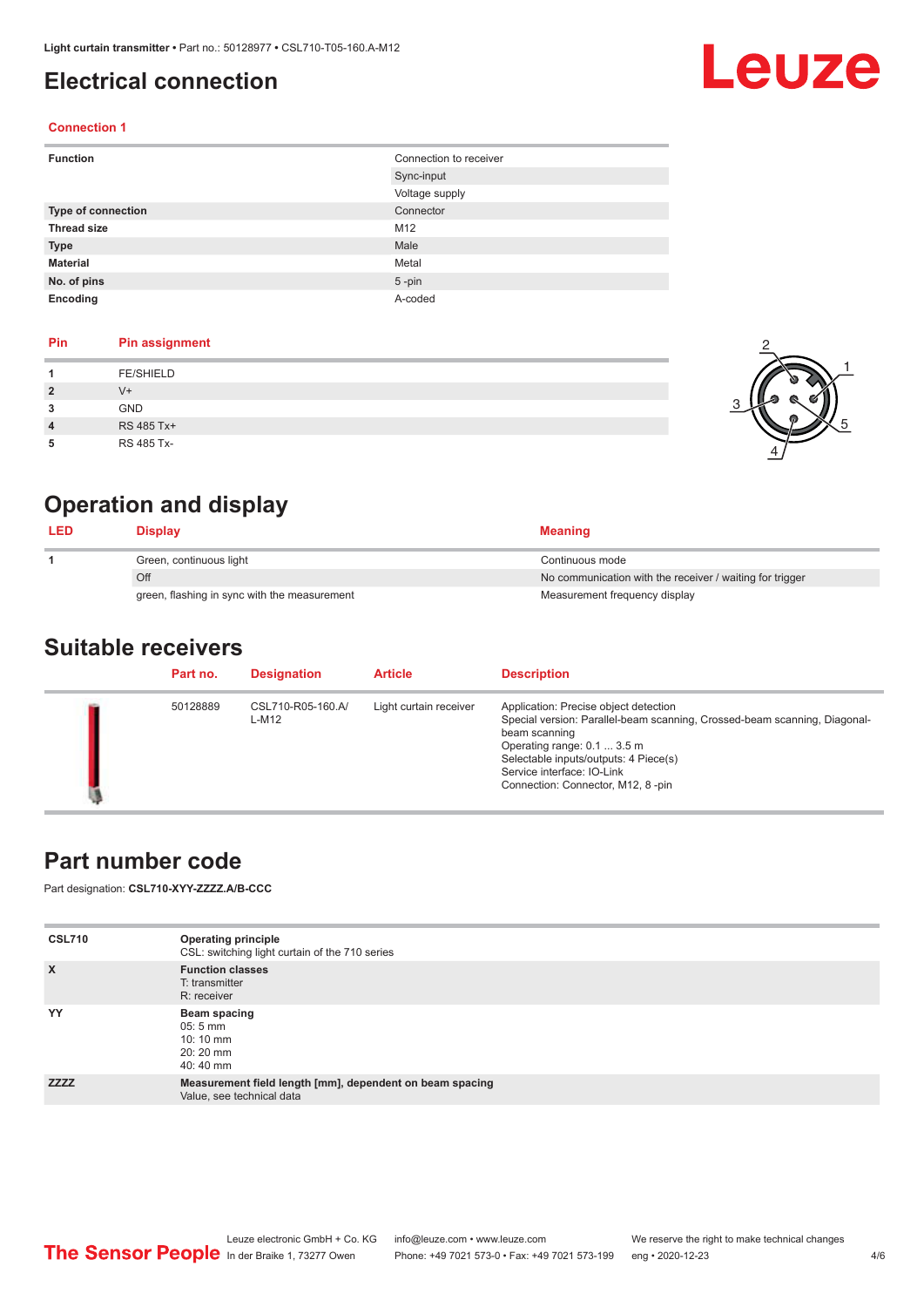### <span id="page-4-0"></span>**Part number code**



| A          | Equipment<br>A: connector outlet, axial                                                    |  |  |  |  |  |
|------------|--------------------------------------------------------------------------------------------|--|--|--|--|--|
| B          | Interface<br>L: IO-Link                                                                    |  |  |  |  |  |
| <b>CCC</b> | <b>Electrical connection</b><br>M12: M12 connector                                         |  |  |  |  |  |
|            | <b>Note</b>                                                                                |  |  |  |  |  |
|            | A list with all available device types can be found on the Leuze website at www.leuze.com. |  |  |  |  |  |

### **Notes**

| <b>Observe intended use!</b>                                                                                                                                                                                                     |
|----------------------------------------------------------------------------------------------------------------------------------------------------------------------------------------------------------------------------------|
| $\%$ This product is not a safety sensor and is not intended as personnel protection.<br>$\&$ The product may only be put into operation by competent persons.<br>$\%$ Only use the product in accordance with its intended use. |

ª These proximity switches shall be used with UL Listed Cable assemblies rated 30V, 0.5A min, in the field installation, or equivalent (categories: CYJV/

ª For UL applications, use is only permitted in Class 2 circuits in accordance with the NEC (National Electric Code).

**For UL applications:**

CYJV7 or PVVA/PVVA7)

**Accessories**

## Connection technology - Interconnection cables

|   |        | Part no. | <b>Designation</b>                     | <b>Article</b>        | <b>Description</b>                                                                                                                                                                                                                                    |
|---|--------|----------|----------------------------------------|-----------------------|-------------------------------------------------------------------------------------------------------------------------------------------------------------------------------------------------------------------------------------------------------|
| Ø | ⊕<br>國 | 50129781 | <b>KDS DN-M12-5A-</b><br>M12-5A-P3-050 | Interconnection cable | Suitable for interface: IO-Link, DeviceNet, CANopen<br>Connection 1: Connector, M12, Axial, Female, A-coded, 5-pin<br>Connection 2: Connector, M12, Axial, Male, A-coded, 5-pin<br>Shielded: Yes<br>Cable length: 5,000 mm<br>Sheathing material: PUR |

### Mounting technology - Swivel mounts

|    | Part no. | <b>Designation</b> | <b>Article</b>       | <b>Description</b>                                                                                                                                          |
|----|----------|--------------------|----------------------|-------------------------------------------------------------------------------------------------------------------------------------------------------------|
| Ø. | 429046   | <b>BT-2R1</b>      | Mounting bracket set | Fastening, at system: Through-hole mounting<br>Mounting bracket, at device: Clampable<br>Type of mounting device: Turning, 360°<br>Material: Metal, Plastic |